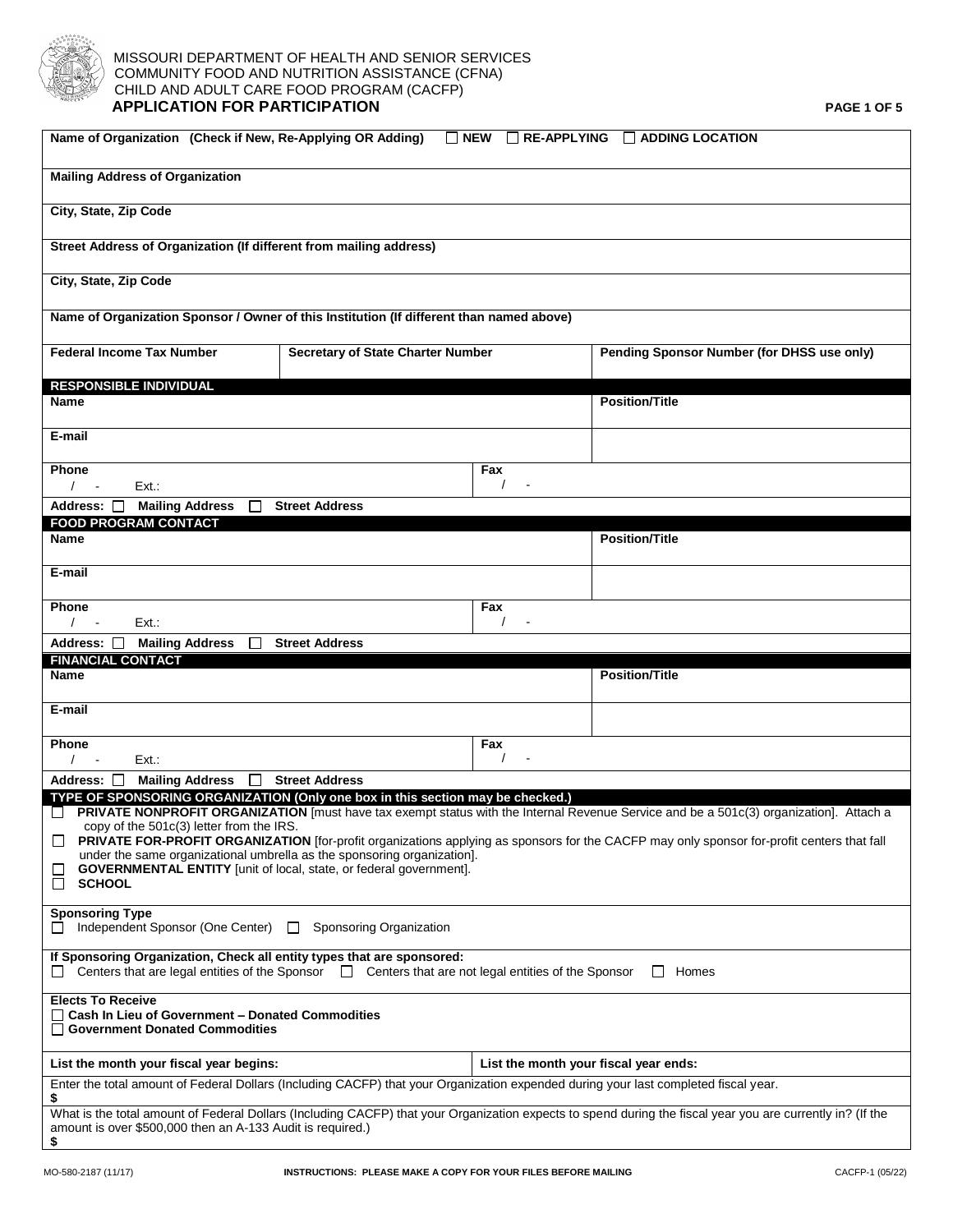| <b>APPLICATION FOR PARTICIPATION</b>                                                                                                                                                                                                                                                                                                                                                                                                                                                                                          |   |                                                                                 |                                      | PAGE 2 OF 5                                                                                  |
|-------------------------------------------------------------------------------------------------------------------------------------------------------------------------------------------------------------------------------------------------------------------------------------------------------------------------------------------------------------------------------------------------------------------------------------------------------------------------------------------------------------------------------|---|---------------------------------------------------------------------------------|--------------------------------------|----------------------------------------------------------------------------------------------|
| <b>INCOME ELIGIBILITY FORM APPROVAL</b><br>Enter the Name and Title of Person responsible for verifying Income<br><b>Eligibility Forms:</b><br>Name:                                                                                                                                                                                                                                                                                                                                                                          |   | <b>CLAIM REIMBURSEMENT CERTIFICATION</b><br>Reimbursement.<br>Name:             |                                      | Enter the Name and Title of person responsible for Certifying the claim for                  |
| Title:                                                                                                                                                                                                                                                                                                                                                                                                                                                                                                                        |   | Title:                                                                          |                                      |                                                                                              |
| Describe the controls your organization has in place to backup these persons in the event they are no longer employed by your organization or cannot complete<br>these tasks.                                                                                                                                                                                                                                                                                                                                                 |   |                                                                                 |                                      |                                                                                              |
|                                                                                                                                                                                                                                                                                                                                                                                                                                                                                                                               |   |                                                                                 |                                      |                                                                                              |
| Documentation of meals and supplements served must be made at point of service. (Point of Service is defined as the place and time at which meals are served.)<br>Please describe below how your Sponsoring Organization ensures that meals are documented at point of service.                                                                                                                                                                                                                                               |   |                                                                                 |                                      |                                                                                              |
| Has this Institution or any of its Principals, Sponsoring Organizations, or Key Staff of Sponsored Organizations ever been terminated in any state for being<br>seriously deficient in operating any United States Department of Agriculture (USDA) Child Nutrition Program and placed on the National Disqualified List?<br>$\square$ Yes<br>$\Box$ No                                                                                                                                                                       |   |                                                                                 |                                      |                                                                                              |
| During the last seven years, has this Institution or any of this Institution's Principals been declared ineligible for any other publicly funded program by reason of<br>violating that program's requirements?<br>$\square$ No                                                                                                                                                                                                                                                                                               |   |                                                                                 |                                      |                                                                                              |
| $\square$ Yes<br>During the last seven years has this Institution or any of its Principals been convicted of any activity that indicated a lack of business integrity (fraud, antitrust<br>violations, embezzlement, theft, forgery, bribery, falsification or destruction of records, making false statements, receiving stolen property, making false claims,<br>obstruction of justice, or any other activity indicating a lack of business integrity?<br>$\Box$ Yes<br>$\Box$ No (If yes, give details on name of person) |   |                                                                                 |                                      |                                                                                              |
| List the Federal, State or Locally Funded Programs in which this Institution and its Principals have participated in the past seven years.                                                                                                                                                                                                                                                                                                                                                                                    |   |                                                                                 |                                      |                                                                                              |
| <b>EXECUTIVE DIRECTOR</b><br>Name                                                                                                                                                                                                                                                                                                                                                                                                                                                                                             |   |                                                                                 | <b>Birthdate</b><br>$\left  \right $ |                                                                                              |
| <b>Home Address</b>                                                                                                                                                                                                                                                                                                                                                                                                                                                                                                           |   |                                                                                 |                                      |                                                                                              |
| City, State, Zip Code                                                                                                                                                                                                                                                                                                                                                                                                                                                                                                         |   |                                                                                 |                                      |                                                                                              |
| <b>CHAIRMAN OF THE BOARD OR OWNER</b>                                                                                                                                                                                                                                                                                                                                                                                                                                                                                         |   |                                                                                 |                                      |                                                                                              |
| Name                                                                                                                                                                                                                                                                                                                                                                                                                                                                                                                          |   |                                                                                 | <b>Birthdate</b><br>$\left  \right $ |                                                                                              |
| <b>Home Address</b>                                                                                                                                                                                                                                                                                                                                                                                                                                                                                                           |   |                                                                                 |                                      |                                                                                              |
| City, State, Zip Code                                                                                                                                                                                                                                                                                                                                                                                                                                                                                                         |   |                                                                                 |                                      |                                                                                              |
| CIVIL RIGHTS REVIEW (MUST BE COMPLETED BY FIRST TIME APPLICANTS)<br>Collection of racial/ethnic data is for statistical reporting and in no way affects program participation. For information on the racial/ethnic make-up of your area, check with the<br>local Chamber of Commerce, the public library, or the public school system in your area. For racial/ethnic make-up of the participants in the institution, use visual identification                                                                              |   |                                                                                 |                                      |                                                                                              |
| or parental report to determine the racial/ethnic category.                                                                                                                                                                                                                                                                                                                                                                                                                                                                   |   | PERCENT RACIAL/ETHNIC MAKE-UP OF<br>THE POPULATION OF THE AREA TO BE<br>SERVED. |                                      | <b>ACTUAL NUMBER OF PARTICIPANTS</b><br>ENROLLED IN THE CENTER BY<br>RACIAL/ETHNIC CATEGORY. |
| AMERICAN INDIAN OR ALASKAN NATIVE                                                                                                                                                                                                                                                                                                                                                                                                                                                                                             |   | %                                                                               |                                      |                                                                                              |
| ASIAN                                                                                                                                                                                                                                                                                                                                                                                                                                                                                                                         |   | %                                                                               |                                      |                                                                                              |
| BLACK OR AFRICAN AMERICAN                                                                                                                                                                                                                                                                                                                                                                                                                                                                                                     | % |                                                                                 |                                      |                                                                                              |
| NATIVE HAWAIIAN OR OTHER PACIFIC ISLANDER                                                                                                                                                                                                                                                                                                                                                                                                                                                                                     | % |                                                                                 |                                      |                                                                                              |
| <b>WHITE</b>                                                                                                                                                                                                                                                                                                                                                                                                                                                                                                                  |   | %                                                                               |                                      |                                                                                              |
|                                                                                                                                                                                                                                                                                                                                                                                                                                                                                                                               |   |                                                                                 |                                      |                                                                                              |
| WITHIN EACH CATEGORY ABOVE, INDICATE HOW MANY ARE OF<br>HISPANIC OR LATINO ETHNICITY                                                                                                                                                                                                                                                                                                                                                                                                                                          |   |                                                                                 |                                      |                                                                                              |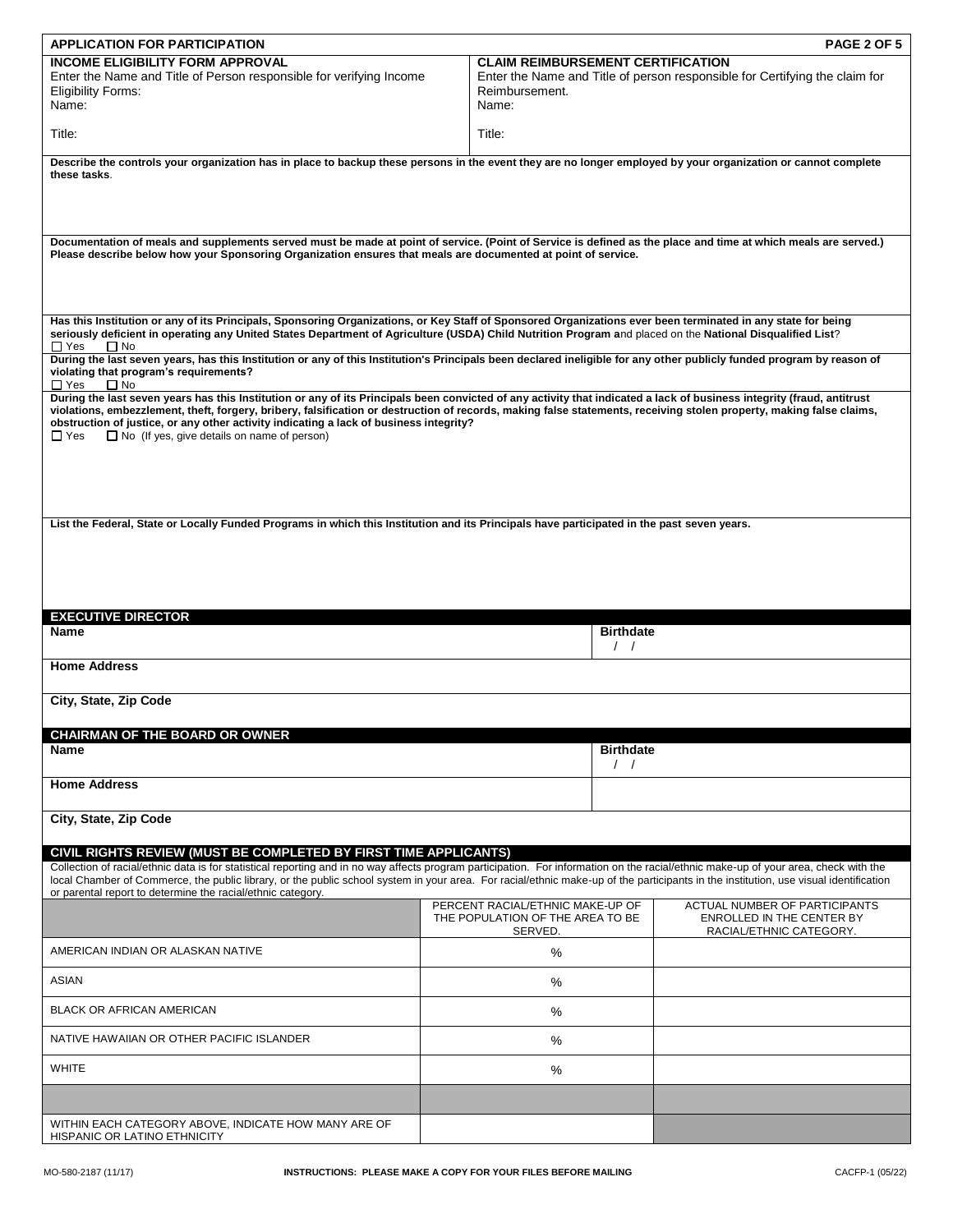|                                                                                                                                                                                                                                                                                                                                                                                                                                                                                                                                |                                                                                                                                                                                                                                                                                                                                                                                                                                                                                                                                                                                                                                                                                                                                                                                                                                                                                                                                                                   | <b>APPLICATION FOR PARTICIPATION</b>                                                                                                                                                                                                                                                                                                                                            |                                                 |                                                                                                                               |             | <b>PAGE 3 OF 5</b>                                    |
|--------------------------------------------------------------------------------------------------------------------------------------------------------------------------------------------------------------------------------------------------------------------------------------------------------------------------------------------------------------------------------------------------------------------------------------------------------------------------------------------------------------------------------|-------------------------------------------------------------------------------------------------------------------------------------------------------------------------------------------------------------------------------------------------------------------------------------------------------------------------------------------------------------------------------------------------------------------------------------------------------------------------------------------------------------------------------------------------------------------------------------------------------------------------------------------------------------------------------------------------------------------------------------------------------------------------------------------------------------------------------------------------------------------------------------------------------------------------------------------------------------------|---------------------------------------------------------------------------------------------------------------------------------------------------------------------------------------------------------------------------------------------------------------------------------------------------------------------------------------------------------------------------------|-------------------------------------------------|-------------------------------------------------------------------------------------------------------------------------------|-------------|-------------------------------------------------------|
| <b>SIGNATURE</b>                                                                                                                                                                                                                                                                                                                                                                                                                                                                                                               |                                                                                                                                                                                                                                                                                                                                                                                                                                                                                                                                                                                                                                                                                                                                                                                                                                                                                                                                                                   |                                                                                                                                                                                                                                                                                                                                                                                 |                                                 |                                                                                                                               |             |                                                       |
|                                                                                                                                                                                                                                                                                                                                                                                                                                                                                                                                |                                                                                                                                                                                                                                                                                                                                                                                                                                                                                                                                                                                                                                                                                                                                                                                                                                                                                                                                                                   | SIGNATURE BY THE AUTHORIZED REPRESENTATIVES BELOW CERTIFIES THAT:                                                                                                                                                                                                                                                                                                               |                                                 |                                                                                                                               |             |                                                       |
|                                                                                                                                                                                                                                                                                                                                                                                                                                                                                                                                | I certify that the information on the application is true and accurate to the best of my knowledge; that I will accept final administrative and financial responsibility for the total<br>CACFP operations at all institutions under my sponsorship; that reimbursement will be claimed only for meals served to enrolled children, that a provider must be eligible for<br>free-reduced price meals in order to claim own children; that the CACFP will be eligible to all children without regard to race, color, sex, national origin, age, or disability at the<br>approved food service institutions; and that these institutions have the capability for the meal service planned for the number of children anticipated. I understand that this<br>information is being given in connection with the receipt of Federal funds and that deliberate misrepresentation may subject me to prosecution under applicable State and<br>Federal criminal statutes. |                                                                                                                                                                                                                                                                                                                                                                                 |                                                 |                                                                                                                               |             |                                                       |
| $\Box$ Yes<br>$\Box$ Yes<br>$\Box$ Yes<br>$\Box$ Yes                                                                                                                                                                                                                                                                                                                                                                                                                                                                           |                                                                                                                                                                                                                                                                                                                                                                                                                                                                                                                                                                                                                                                                                                                                                                                                                                                                                                                                                                   | □ No Have you ever been found to be in noncompliance of the Civil Rights Law by any federal agency?<br>$\Box$ No Is this business minority owned and operated?<br>$\Box$ No Is this business a registered woman owned and operated business?<br>$\Box$ No Does the organization operate the CACFP in any other state?<br>If Yes, list states                                    |                                                 |                                                                                                                               |             |                                                       |
| $\Box$ Yes                                                                                                                                                                                                                                                                                                                                                                                                                                                                                                                     |                                                                                                                                                                                                                                                                                                                                                                                                                                                                                                                                                                                                                                                                                                                                                                                                                                                                                                                                                                   | $\Box$ No Does your organization have a governing board?                                                                                                                                                                                                                                                                                                                        |                                                 |                                                                                                                               |             |                                                       |
| $\Box$ Yes                                                                                                                                                                                                                                                                                                                                                                                                                                                                                                                     |                                                                                                                                                                                                                                                                                                                                                                                                                                                                                                                                                                                                                                                                                                                                                                                                                                                                                                                                                                   | If Yes, attach on a separate sheet, a list including name of member, title/position, mailing address, and date of birth.<br>□ No Has your organization been disqualified from participation in any publicly funded program for violating requirements within the last seven<br>years? (publicly funded means any program or grant funded by federal, state or local government) |                                                 |                                                                                                                               |             |                                                       |
| $\Box$ Yes                                                                                                                                                                                                                                                                                                                                                                                                                                                                                                                     |                                                                                                                                                                                                                                                                                                                                                                                                                                                                                                                                                                                                                                                                                                                                                                                                                                                                                                                                                                   | □ No Have any of your organization's board members, owners, directors, or other principals of the organization been disqualified from participation in any publicly<br>funded program for violating that programs requirements within the last seven years?                                                                                                                     |                                                 |                                                                                                                               |             |                                                       |
| $\Box$ Yes                                                                                                                                                                                                                                                                                                                                                                                                                                                                                                                     | $\Box$ No                                                                                                                                                                                                                                                                                                                                                                                                                                                                                                                                                                                                                                                                                                                                                                                                                                                                                                                                                         | Is the organization, the board president, or any other members of the board, the owner, director, or any other persons responsible for the management of<br>the CACFP on the National Disqualification List?                                                                                                                                                                    |                                                 |                                                                                                                               |             |                                                       |
| $\Box$ Yes                                                                                                                                                                                                                                                                                                                                                                                                                                                                                                                     |                                                                                                                                                                                                                                                                                                                                                                                                                                                                                                                                                                                                                                                                                                                                                                                                                                                                                                                                                                   | □ No Have any of the organization's board members, owners, directors, or other principals of the organization been convicted of any business related crime<br>during the past seven years?                                                                                                                                                                                      |                                                 |                                                                                                                               |             |                                                       |
| $\Box$ Yes<br>$\Box$ Yes                                                                                                                                                                                                                                                                                                                                                                                                                                                                                                       | $\square$ No<br>$\Box$ No                                                                                                                                                                                                                                                                                                                                                                                                                                                                                                                                                                                                                                                                                                                                                                                                                                                                                                                                         | The information on the application is true and accurate to the best of my knowledge.<br>The authorized representatives, owners, partners, and the corporation accept final administrative and financial responsibility for the total CACFP operation at                                                                                                                         |                                                 |                                                                                                                               |             |                                                       |
| $\Box$ Yes<br>$\Box$ Yes                                                                                                                                                                                                                                                                                                                                                                                                                                                                                                       | the sponsored institutions.<br>$\square$ No<br>Reimbursement will be claimed only for the meals served to enrolled and qualified participants, and meet all CACFP meal pattern requirements.<br>$\square$ No<br>Department officials may verify information.                                                                                                                                                                                                                                                                                                                                                                                                                                                                                                                                                                                                                                                                                                      |                                                                                                                                                                                                                                                                                                                                                                                 |                                                 |                                                                                                                               |             |                                                       |
| $\Box$ Yes                                                                                                                                                                                                                                                                                                                                                                                                                                                                                                                     | $\Box$ No                                                                                                                                                                                                                                                                                                                                                                                                                                                                                                                                                                                                                                                                                                                                                                                                                                                                                                                                                         | The authorization representatives understand that information is being given in connection with the receipt of federal funds, and that deliberate<br>misrepresentation may subject the authorized representatives to prosecution under applicable state and federal criminal statutes.                                                                                          |                                                 |                                                                                                                               |             |                                                       |
| $\Box$ Yes                                                                                                                                                                                                                                                                                                                                                                                                                                                                                                                     |                                                                                                                                                                                                                                                                                                                                                                                                                                                                                                                                                                                                                                                                                                                                                                                                                                                                                                                                                                   | □ No The institutions under the sponsor's administration assure that all participants enrolled in the institutions are served the same meals regardless of race,<br>color, national origin, age sex, or disability and there is no discrimination in the course of the meal service.                                                                                            |                                                 |                                                                                                                               |             |                                                       |
| $\Box$ Yes<br>$\bullet$                                                                                                                                                                                                                                                                                                                                                                                                                                                                                                        | $\Box$ No All materials related to the program will contain the following nondiscrimination statement and complaint procedures.<br>In accordance with Federal law and USDA policy, this institution is prohibited from discriminating on the basis of race, color, national origin, sex, age or disability.                                                                                                                                                                                                                                                                                                                                                                                                                                                                                                                                                                                                                                                       |                                                                                                                                                                                                                                                                                                                                                                                 |                                                 |                                                                                                                               |             |                                                       |
| $\bullet$                                                                                                                                                                                                                                                                                                                                                                                                                                                                                                                      | To file a complaint of discrimination, write USDA, Director, Office of Civil Rights, 1400 Independence Ave SW, Washington, DC 20250-9410 or call (866) 632-                                                                                                                                                                                                                                                                                                                                                                                                                                                                                                                                                                                                                                                                                                                                                                                                       |                                                                                                                                                                                                                                                                                                                                                                                 |                                                 |                                                                                                                               |             |                                                       |
| $\bullet$                                                                                                                                                                                                                                                                                                                                                                                                                                                                                                                      | 9992 USDA is an equal opportunity provider and employer.                                                                                                                                                                                                                                                                                                                                                                                                                                                                                                                                                                                                                                                                                                                                                                                                                                                                                                          |                                                                                                                                                                                                                                                                                                                                                                                 |                                                 |                                                                                                                               |             |                                                       |
| $\Box$ Yes<br>□ No If the sponsoring organization is a for-profit organization, the centers under its sponsorship share the same legal entity as the sponsoring organization.<br>$\Box$ Yes<br>□ No Only for-profit centers meeting the 25% standard will submit a claim for reimbursement, or will be included in the sponsoring organization's claim for<br>reimbursement. The institution or the sponsoring organization will indicate on the monthly claim the total number of participants that are Title XX and/or Title |                                                                                                                                                                                                                                                                                                                                                                                                                                                                                                                                                                                                                                                                                                                                                                                                                                                                                                                                                                   |                                                                                                                                                                                                                                                                                                                                                                                 |                                                 |                                                                                                                               |             |                                                       |
| XIX beneficiaries or eligible for free or reduced-price meal classification.<br>$\Box$ Yes<br>□ No For pricing institutions, meals will be available to all enrolled participants. A separate charge will be made for the meals. For non-pricing institutions, meals<br>will be made available to all enrolled participants at no separate charge.                                                                                                                                                                             |                                                                                                                                                                                                                                                                                                                                                                                                                                                                                                                                                                                                                                                                                                                                                                                                                                                                                                                                                                   |                                                                                                                                                                                                                                                                                                                                                                                 |                                                 |                                                                                                                               |             |                                                       |
|                                                                                                                                                                                                                                                                                                                                                                                                                                                                                                                                |                                                                                                                                                                                                                                                                                                                                                                                                                                                                                                                                                                                                                                                                                                                                                                                                                                                                                                                                                                   | SIGNATURE OF OWNER OR BOARD PRESIDENT                                                                                                                                                                                                                                                                                                                                           |                                                 | SIGNATURE OF CENTER DIRECTOR OR OTHER AUTHORIZED REPRESENTATIVE<br>(person authorized to sign CACFP claims for reimbursement) |             |                                                       |
| <b>TITLE/POSITION</b>                                                                                                                                                                                                                                                                                                                                                                                                                                                                                                          |                                                                                                                                                                                                                                                                                                                                                                                                                                                                                                                                                                                                                                                                                                                                                                                                                                                                                                                                                                   |                                                                                                                                                                                                                                                                                                                                                                                 | DATE<br>$\frac{1}{2}$                           | <b>TITLE/POSITION</b>                                                                                                         |             | DATE<br>$\left  \right $                              |
|                                                                                                                                                                                                                                                                                                                                                                                                                                                                                                                                |                                                                                                                                                                                                                                                                                                                                                                                                                                                                                                                                                                                                                                                                                                                                                                                                                                                                                                                                                                   | PRINT OR TYPE NAME OF OWNER OR BOARD PRESIDENT                                                                                                                                                                                                                                                                                                                                  |                                                 | PRINT OR TYPE NAME OF CENTER DIRECTOR OR AUTHORIZED<br><b>REPRESENTATIVE</b>                                                  |             |                                                       |
|                                                                                                                                                                                                                                                                                                                                                                                                                                                                                                                                |                                                                                                                                                                                                                                                                                                                                                                                                                                                                                                                                                                                                                                                                                                                                                                                                                                                                                                                                                                   | FULL SOCIAL SECURITY NUMBER (REQUIRED)                                                                                                                                                                                                                                                                                                                                          | DATE OF BIRTH<br>(REQUIRED)<br>$\left  \right $ | FULL SOCIAL SECURITY NUMBER (REQUIRED)                                                                                        |             | DATE OF BIRTH<br>(REQUIRED)<br>$\left  \quad \right $ |
|                                                                                                                                                                                                                                                                                                                                                                                                                                                                                                                                |                                                                                                                                                                                                                                                                                                                                                                                                                                                                                                                                                                                                                                                                                                                                                                                                                                                                                                                                                                   | MISSOURI DEPARTMENT OF HEALTH AND SENIOR SERVICES USE ONLY                                                                                                                                                                                                                                                                                                                      |                                                 |                                                                                                                               |             |                                                       |
| APPROVED BY:                                                                                                                                                                                                                                                                                                                                                                                                                                                                                                                   |                                                                                                                                                                                                                                                                                                                                                                                                                                                                                                                                                                                                                                                                                                                                                                                                                                                                                                                                                                   |                                                                                                                                                                                                                                                                                                                                                                                 | <b>TITLE</b>                                    |                                                                                                                               | <b>DATE</b> | EFFECTIVE DATE                                        |
|                                                                                                                                                                                                                                                                                                                                                                                                                                                                                                                                |                                                                                                                                                                                                                                                                                                                                                                                                                                                                                                                                                                                                                                                                                                                                                                                                                                                                                                                                                                   |                                                                                                                                                                                                                                                                                                                                                                                 |                                                 | Submit the completed, signed form by fax to 573-526-3679 OR by e-mail to CACFP@health.mo.gov                                  |             |                                                       |
|                                                                                                                                                                                                                                                                                                                                                                                                                                                                                                                                | Missouri Department of Health and Senior Services<br><b>Community Food and Nutrition Assistance</b>                                                                                                                                                                                                                                                                                                                                                                                                                                                                                                                                                                                                                                                                                                                                                                                                                                                               |                                                                                                                                                                                                                                                                                                                                                                                 |                                                 |                                                                                                                               |             |                                                       |

# **PO Box 570**

### **Jefferson City, MO 65102**

In accordance with federal civil rights law and U.S. Department of Agriculture (USDA) civil rights regulations and policies, this institution is prohibited from discriminating on the basis of race, color,<br>Program informati USDA through the Federal Relay Service at (800) 877-8339.

To file a program discrimination complaint, a Complainant should complete a Form AD-3027, USDA Program Discrimination Complaint Form which can be obtained online at:

<u>[https://www.usda.gov/sites/default/files/documents/USDA-OASCR%20P-Complaint-Form-0508-0002-508-11-28-17Fax2Mail.pdf,](https://www.usda.gov/sites/default/files/documents/USDA-OASCR%20P-Complaint-Form-0508-0002-508-11-28-17Fax2Mail.pdf) from any USDA office, by calling (866) 632-9992, or by writing a letter<br>addressed to USDA. The letter mu</u> 1. **mail:** U.S. Department of Agriculture

Office of the Assistant Secretary for Civil Rights

1400 Independence Avenue, SW Washington, D.C. 20250-9410; or

**fax:** (833) 256-1665 or (202) 690-7442; or<br>3 **email:** program intake@usda\_goy

3. **email:** [program.intake@usda.gov](mailto:program.intake@usda.gov)

This institution is an equal opportunity provider.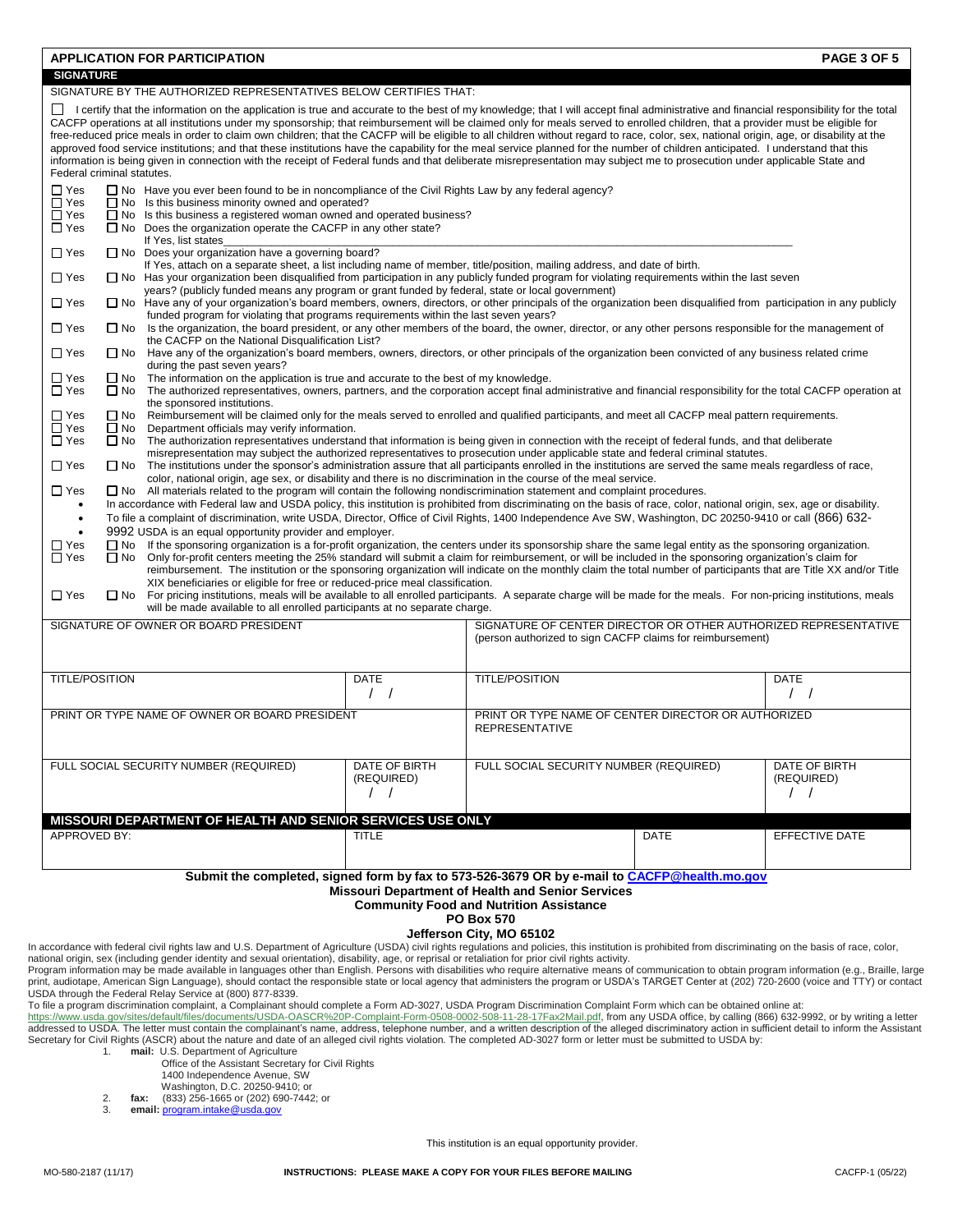| <b>APPLICATION FOR PARTICIPATION</b>                                                                                                                                                                                                                                                                                                                                                                                                                                                                                                                                                                                                              |                                    |                      | PAGE 4 OF 5            |
|---------------------------------------------------------------------------------------------------------------------------------------------------------------------------------------------------------------------------------------------------------------------------------------------------------------------------------------------------------------------------------------------------------------------------------------------------------------------------------------------------------------------------------------------------------------------------------------------------------------------------------------------------|------------------------------------|----------------------|------------------------|
| TO BE COMPLETED BY SPONSORING ORGANIZATIONS ONLY (A SPONSORING ORGANIZATION IS AN ORGANIZATION THAT OWNS,<br>OPERATES, OR SPONSORS MORE THAN ONE INSTITUTION) STAFFING PLAN                                                                                                                                                                                                                                                                                                                                                                                                                                                                       |                                    |                      |                        |
| $\Box$ Yes<br>$\Box$ No Does your organization have a governing board?                                                                                                                                                                                                                                                                                                                                                                                                                                                                                                                                                                            |                                    |                      |                        |
| $\Box$ No Do any board members own sponsor used property?<br>$\Box$ Yes                                                                                                                                                                                                                                                                                                                                                                                                                                                                                                                                                                           |                                    |                      |                        |
| $\Box$ No Do any board members have interest in any organization doing business with the sponsor?<br>$\Box$ Yes                                                                                                                                                                                                                                                                                                                                                                                                                                                                                                                                   |                                    |                      |                        |
| How often does you board meet? $\Box$ Annually $\Box$ Quarterly $\Box$ Monthly<br>Date of last board meeting:<br>$\left  \right $                                                                                                                                                                                                                                                                                                                                                                                                                                                                                                                 |                                    |                      |                        |
| Provide the address where all CACFP records will be stored for review by DHSS. Out of state sponsors must provide an in-state location for storage of<br>records:                                                                                                                                                                                                                                                                                                                                                                                                                                                                                 |                                    |                      |                        |
| List the Sponsoring Organizations normal business hours of operation:                                                                                                                                                                                                                                                                                                                                                                                                                                                                                                                                                                             |                                    |                      |                        |
| $\Box$ Sunday<br><b>■Monday</b><br><b>□ Tuesday</b><br>$\Box$ Wednesday                                                                                                                                                                                                                                                                                                                                                                                                                                                                                                                                                                           | $\Box$ Thursday<br><b>□ Friday</b> | $\Box$ Saturday      |                        |
| <b>OPEN TIME:</b><br>$\Box$ A.M.<br>$\Box$ P.M.                                                                                                                                                                                                                                                                                                                                                                                                                                                                                                                                                                                                   | <b>CLOSE TIME:</b><br>$\Box$ A.M.  | $\Box$ P.M.          |                        |
| HOW DO YOU ASSURE THAT EACH SPONSORED INSTITUTION IS LICENSED OR LICENSE-EXEMPT DURING THE TIME PERIOD OF THE AGREEMENT? (It is the<br>responsibility of the sponsoring organization to assure that each institution under its sponsorship is currently licensed or license-exempt and inspected. DHSS will not track this<br>information for the sponsor. Institutions that are not licensed or license-exempt for the entire claim period are not eligible for CACFP reimbursement during periods when not<br>licensed.)                                                                                                                        |                                    |                      |                        |
| IF YOU ARE A SPONSOR OF FOR-PROFIT INSTITUTIONS, HOW WILL YOU ASSURE THAT EACH INSTITUTION RECEIVES FUNDS UNDER TITLE XX OR TITLE XIX<br>(FOR ADULT DAY CARE INSTITUTIONS) OF THE SOCIAL SECURITY ACT FOR AT LEAST 25 PERCENT OF ITS ENROLLMENT (OR FOR CHILD CARE INSTITUTIONS,<br>ENROLLMENT OR LICENSED CAPACITY, WHICHEVER IS LESS), DURING THE MONTH PRECEDING APPLICATION TO THE CACFP AS WELL AS DURING EACH<br>MONTH CLAIMED FOR REIMBURSEMENT? (At a minimum, the sponsor must collect and review FSD invoices against the center's enrollment to assure that 25% of enrolled<br>participants are Title XX and/or Title XIX recipients.) |                                    |                      |                        |
| DOES THE SPONSOR OR ANY OF THE INSTITUTIONS UNDER THE SPONSOR, CONTRACT WITH A FOOD SERVICE MANAGEMENT COMPANY (CATERER) FOR<br><b>MEALS?</b><br>$\Box$ Yes<br>$\Box$ No<br>If yes, attach copies of the contract and the procedures used to select the food service management company.<br>Federal regulations require that organizations obtain catered services in a competitive manner if the annual contract for such services will exceed \$100,000. The instructions on<br>the competitive bid process and a copy of a bid prototype for contracts above \$100,000 can be found at www.health.mo.gov/cacafp.                               |                                    |                      |                        |
| FOR ANY INSTITUTION OPERATING A PRICING PROGRAM, HOW DO YOU ENSURE THAT THE INSTITUTION'S COLLECT PAYMENT FOR MEALS IN ACCORDANCE<br>WITH THE APPROVED POLICY STATEMENT? (Pricing program means an institution in which a separate identifiable charge is made for meals served to participants.)                                                                                                                                                                                                                                                                                                                                                 |                                    |                      |                        |
|                                                                                                                                                                                                                                                                                                                                                                                                                                                                                                                                                                                                                                                   |                                    |                      |                        |
|                                                                                                                                                                                                                                                                                                                                                                                                                                                                                                                                                                                                                                                   |                                    |                      |                        |
| IN THE CHART BELOW, LIST THE STAFF MEMBER WITH PRIMARY RESPONSIBILITY FOR THE ACTIVITIES LISTED. INDICATE THE NUMBER OF HOURS PER<br>MONTH SPENT COMPLETING THESE ACTIVITIES.                                                                                                                                                                                                                                                                                                                                                                                                                                                                     |                                    |                      |                        |
| <b>ACTIVITY</b>                                                                                                                                                                                                                                                                                                                                                                                                                                                                                                                                                                                                                                   |                                    | NAME OF STAFF MEMBER | <b>HOURS PER MONTH</b> |
| APPROVE INCOME ELIGIBILITY FORMS (IEFs)                                                                                                                                                                                                                                                                                                                                                                                                                                                                                                                                                                                                           |                                    |                      |                        |
| OBTAIN ENROLLMENT FORMS AND UPDATE ANNUALLY                                                                                                                                                                                                                                                                                                                                                                                                                                                                                                                                                                                                       |                                    |                      |                        |
| PROVIDE TRAINING TO KEY STAFF                                                                                                                                                                                                                                                                                                                                                                                                                                                                                                                                                                                                                     |                                    |                      |                        |
| CONDUCT CACFP ORIENTATION FOR NEW STAFF                                                                                                                                                                                                                                                                                                                                                                                                                                                                                                                                                                                                           |                                    |                      |                        |
| <b>PLAN MENUS</b>                                                                                                                                                                                                                                                                                                                                                                                                                                                                                                                                                                                                                                 |                                    |                      |                        |
| DOCUMENT FOOD AND LABOR COSTS                                                                                                                                                                                                                                                                                                                                                                                                                                                                                                                                                                                                                     |                                    |                      |                        |
| COMPILE THE CLAIM FOR REIMBURSEMENT                                                                                                                                                                                                                                                                                                                                                                                                                                                                                                                                                                                                               |                                    |                      |                        |
| SUBMIT THE CLAIM ON-LINE                                                                                                                                                                                                                                                                                                                                                                                                                                                                                                                                                                                                                          |                                    |                      |                        |
| OBTAIN AND UPDATE INFANT FEEDING PREFERENCE<br>FORMS FOR ALL INFANT MEALS                                                                                                                                                                                                                                                                                                                                                                                                                                                                                                                                                                         |                                    |                      |                        |
| <b>MONITOR CENTERS</b>                                                                                                                                                                                                                                                                                                                                                                                                                                                                                                                                                                                                                            |                                    |                      |                        |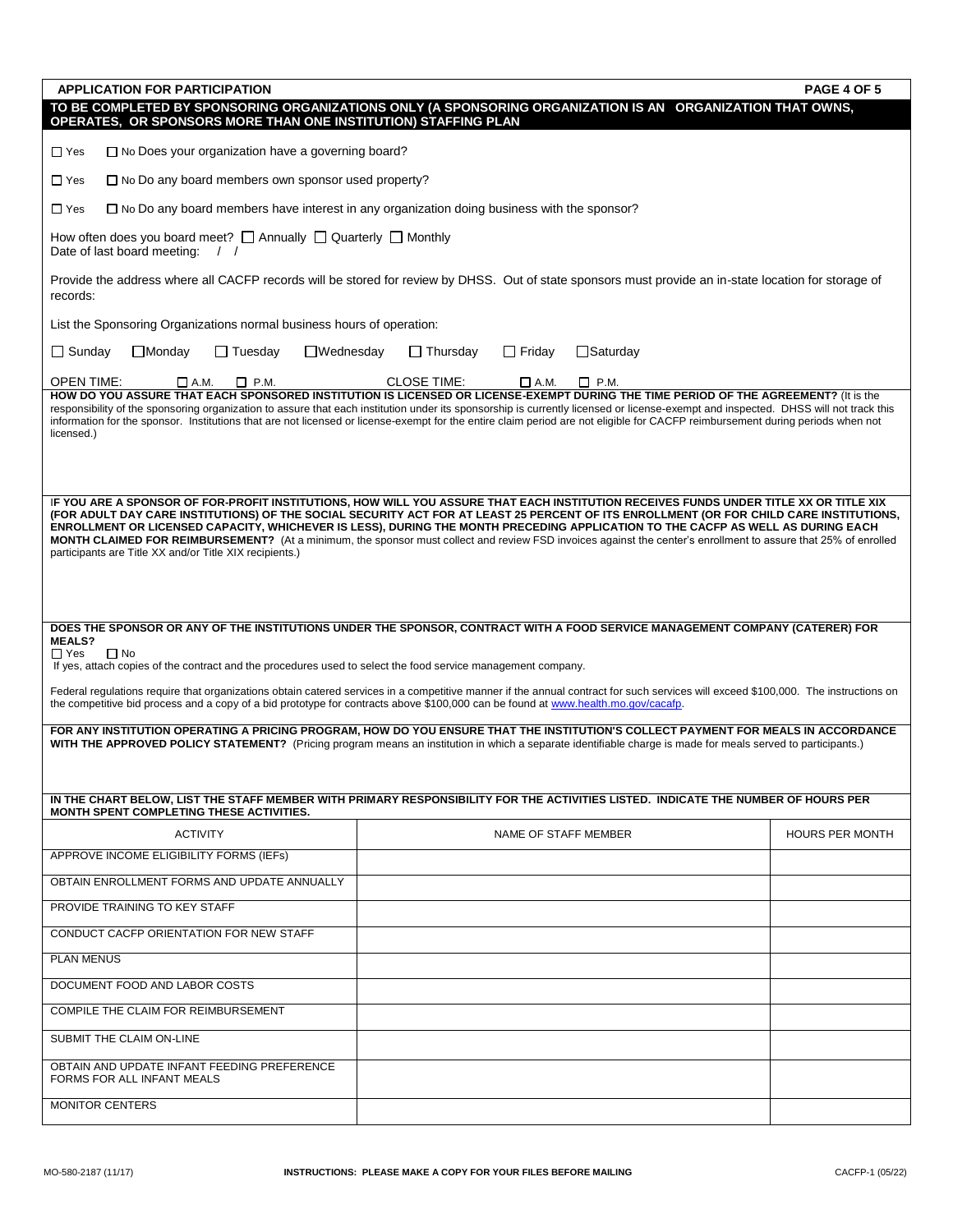| This institution is an equal opportunity provider. |  |  |
|----------------------------------------------------|--|--|

MO-580-2187 (11/17) **INSTRUCTIONS: PLEASE MAKE A COPY FOR YOUR FILES BEFORE MAILING** CACFP-1 (05/22)

#### **Missouri Department of Health and Senior Services Community Food and Nutrition Assistance PO Box 570 Jefferson City, MO 65102 Fax: 573-526-3679**

**INSTRUCTIONS: PLEASE MAKE A COPY FOR YOUR FILES BEFORE MAILING**

In accordance with federal civil rights law and U.S. Department of Agriculture (USDA) civil rights regulations and policies, this institution is prohibited from discriminating on the basis of race, color, national origin, sex (including gender identity and sexual orientation), disability, age, or reprisal or retaliation for prior civil rights activity.

Program information may be made available in languages other than English. Persons with disabilities who require alternative means of communication to obtain program information (e.g., Braille, large print, audiotape, American Sign Language), should contact the responsible state or local agency that administers the program or USDA's TARGET Center at (202) 720-2600 (voice and TTY) or contact USDA through the Federal Relay Service at (800) 877-8339. To file a program discrimination complaint, a Complainant should complete a Form AD-3027, USDA Program Discrimination Complaint Form which can be obtained online at[: https://www.usda.gov/sites/default/files/documents/USDA-OASCR%20P-Complaint-Form-0508-0002-508-11-28-17Fax2Mail.pdf,](https://www.usda.gov/sites/default/files/documents/USDA-OASCR%20P-Complaint-Form-0508-0002-508-11-28-17Fax2Mail.pdf) from any USDA office, by calling (866) 632-9992, or by writing a letter addressed to USDA. The letter must contain the complainant's name, address, telephone number, and a written description of the alleged discriminatory action in sufficient detail to inform the Assistant Secretary for Civil Rights (ASCR) about the nature and date

of an alleged civil rights violation. The completed AD-3027 form or letter must be submitted to USDA by:

1. **mail:** U.S. Department of Agriculture

 Office of the Assistant Secretary for Civil Rights 1400 Independence Avenue, SW Washington, D.C. 20250-9410; or<br>(833) 256-1665 or (202) 690-7442

- 
- 2. **fax:** (833) 256-1665 or (202) 690-7442; or 3. **email:** program.intake@usda.gov
	-

**APPLICATION FOR PARTICIPATION PAGE 5 OF 5** 

#### **MONITORING AND REVIEWS THE SPONSOR IS REQUIRED TO MONITOR EACH INSTITUTION UNDER ITS SPONSORSHIP AT LEAST THREE TIMES PER YEAR, IN ACCORDANCE WITH CACFP POLICY 6.3.** Are monitoring visits documented? Yes □ No Are at least two monitoring visits per year unannounced?

| $\Box$ Yes<br>$\Box$ No                                                                                                            | $\Box$ Yes<br>$\Box$ No                                                              |  |  |
|------------------------------------------------------------------------------------------------------------------------------------|--------------------------------------------------------------------------------------|--|--|
| DOES THE MONITORING REVIEW INCLUDE A REVIEW OR OBSERVATION OF THE FOLLOWING REVIEW KEY ELEMENTS?                                   |                                                                                      |  |  |
| Menus                                                                                                                              | Attendance In Required Training                                                      |  |  |
| $\Box$ Yes<br>$\Box$ No                                                                                                            | $\Box$ Yes<br>$\Box$ No                                                              |  |  |
| <b>Meal Records</b>                                                                                                                | <b>Enrollment Forms and Annual Update</b>                                            |  |  |
| $\Box$ No<br>$\Box$ Yes                                                                                                            | $\Box$ Yes<br>$\Box$ No                                                              |  |  |
| <b>Meal Pattern Compliance</b>                                                                                                     | Five Day Reconciliation of Meals                                                     |  |  |
| ∏ Yes<br>$\Box$ No                                                                                                                 | $\sqcap$ Yes<br>$\Box$ No                                                            |  |  |
| Meal Counting Procedures/Point of Service Meal Counts                                                                              | Actions Taken To Correct Previous Problems                                           |  |  |
| ∩ Yes<br>$\Box$ No                                                                                                                 | $\Box$ Yes<br>$\Box$ No                                                              |  |  |
| License Status and Expiration                                                                                                      | Sanitation of Institutions                                                           |  |  |
| $\Box$ No<br>$\Box$ Yes                                                                                                            | $\Box$ Yes<br>$\Box$ No                                                              |  |  |
| THE SPONSOR IS REQUIRED TO HAVE A POLICY REGARDING OUTSIDE EMPLOYMENT OF STAFF WORKING FOR THE SPONSOR AT ANY OF ITS INSTITUTIONS. |                                                                                      |  |  |
| Is the policy available for review by the Missouri Department of Health and Senior                                                 | Does the sponsor assure that the outside employment does not interfere or conflict   |  |  |
| Services?                                                                                                                          | with the performance of CACFP duties?                                                |  |  |
| $\Box$ Yes<br>$\Box$ No                                                                                                            | $\Box$ Yes<br>$\Box$ No                                                              |  |  |
| <b>TRAINING</b>                                                                                                                    |                                                                                      |  |  |
| THE SPONSOR IS REQUIRED TO TRAIN KEY ADMINISTRATIVE AND OPERATIONAL STAFF ON CACFP RELATED ISSUES.                                 |                                                                                      |  |  |
| Is training offered at least annually?                                                                                             | Is the training documented, including the name of the trainer, date of the training, |  |  |
| $\Box$ Yes<br>$\Box$ No                                                                                                            | topics provided, and the participants in attendance?                                 |  |  |
|                                                                                                                                    | $\Box$ Yes<br>$\Box$ No                                                              |  |  |
| Does the training include, at a minimum, the following topics in accordance with CACFP Policy 6.3?                                 |                                                                                      |  |  |
| $\Box$ Yes<br>$\Box$ No                                                                                                            |                                                                                      |  |  |
| <b>CACFP Meal Pattern Requirements</b>                                                                                             | <b>Reimbursement Process</b>                                                         |  |  |
| $\Box$ No<br>∩ Yes                                                                                                                 | $\Box$ Yes<br>$\Box$ No                                                              |  |  |
| Infant Meal Pattern Requirements                                                                                                   | <b>Meal Counting Procedures</b>                                                      |  |  |
| ∩ Yes<br>$\Box$ No                                                                                                                 | $\sqcap$ Yes<br>$\Box$ No                                                            |  |  |
| Creditable Foods                                                                                                                   | Claim Consolidation and Submission                                                   |  |  |
| $\Box$ Yes<br>$\Box$ No                                                                                                            | $\square$ Yes<br>$\Box$ No                                                           |  |  |
| Requirements for Documenting Child and Infant Meals                                                                                | Food Safety and Sanitation                                                           |  |  |
| $\Box$ Yes<br>$\square$ No                                                                                                         | $\Box$ Yes<br>$\Box$ No                                                              |  |  |
| <b>CACFP Recordkeeping Requirements</b>                                                                                            | Nutrition                                                                            |  |  |
| $\Box$ Yes<br>$\Box$ No                                                                                                            | $\Box$ Yes<br>$\square$ No                                                           |  |  |
| <b>PERSONAL INFORMATION</b>                                                                                                        |                                                                                      |  |  |
| Please enter the name, address, phone number, date of birth of the person completing this application and sign below.              |                                                                                      |  |  |
| Name:                                                                                                                              |                                                                                      |  |  |
|                                                                                                                                    |                                                                                      |  |  |
| Address:                                                                                                                           |                                                                                      |  |  |
|                                                                                                                                    |                                                                                      |  |  |
| City, State, Zip Code:                                                                                                             |                                                                                      |  |  |
|                                                                                                                                    |                                                                                      |  |  |
| Ext.<br><b>Phone:</b><br>$\blacksquare$                                                                                            |                                                                                      |  |  |
| <b>Birthdate:</b><br>$\left  \begin{array}{c} \end{array} \right $                                                                 |                                                                                      |  |  |
|                                                                                                                                    |                                                                                      |  |  |
| Signature:                                                                                                                         |                                                                                      |  |  |
|                                                                                                                                    |                                                                                      |  |  |
|                                                                                                                                    |                                                                                      |  |  |